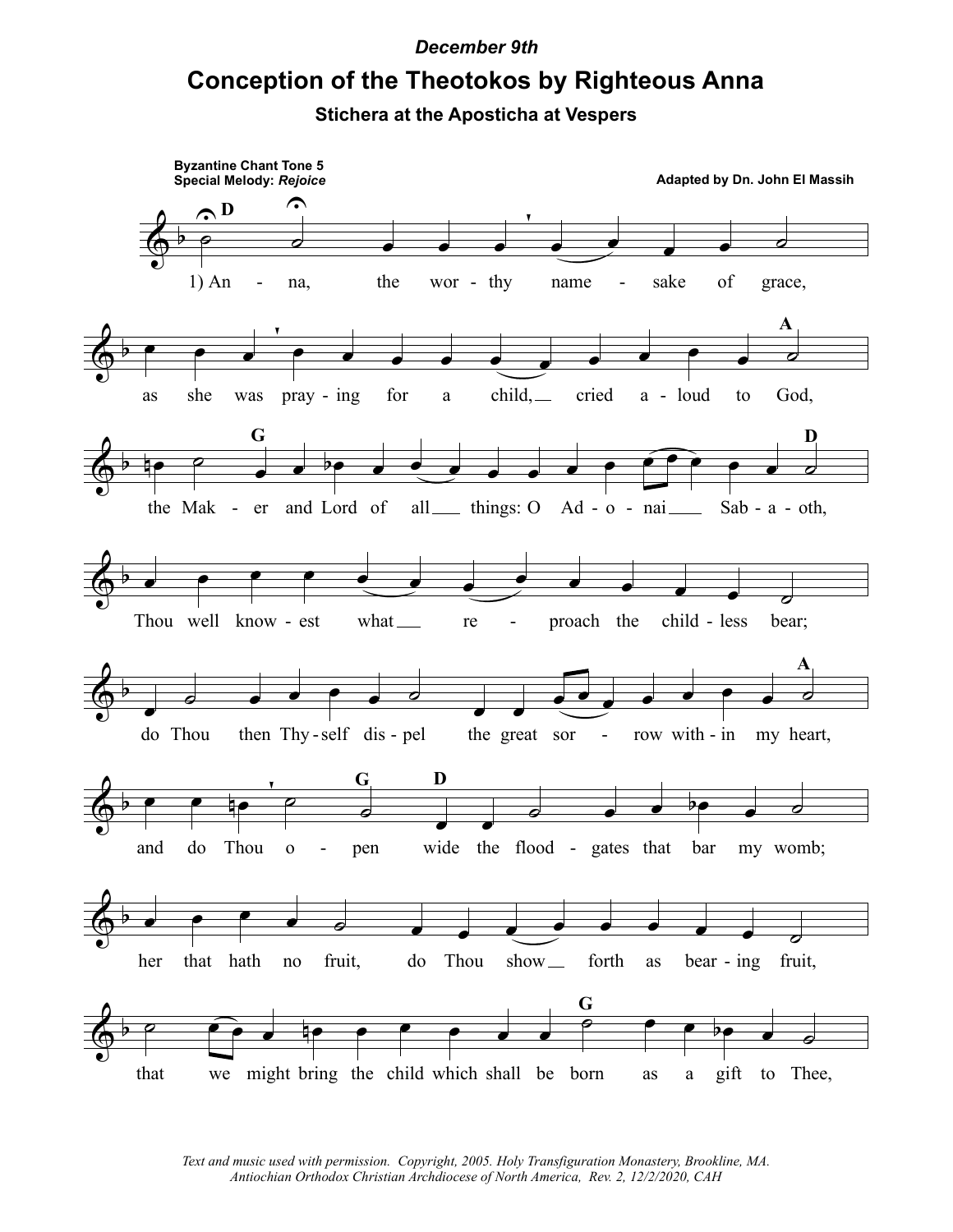

Text and music used with permission. Copyright, 2005. Holy Transfiguration Monastery, Brookline, MA. Antiochian Orthodox Christian Archdiocese of North America, Rev. 2, 12/2/2020, CAH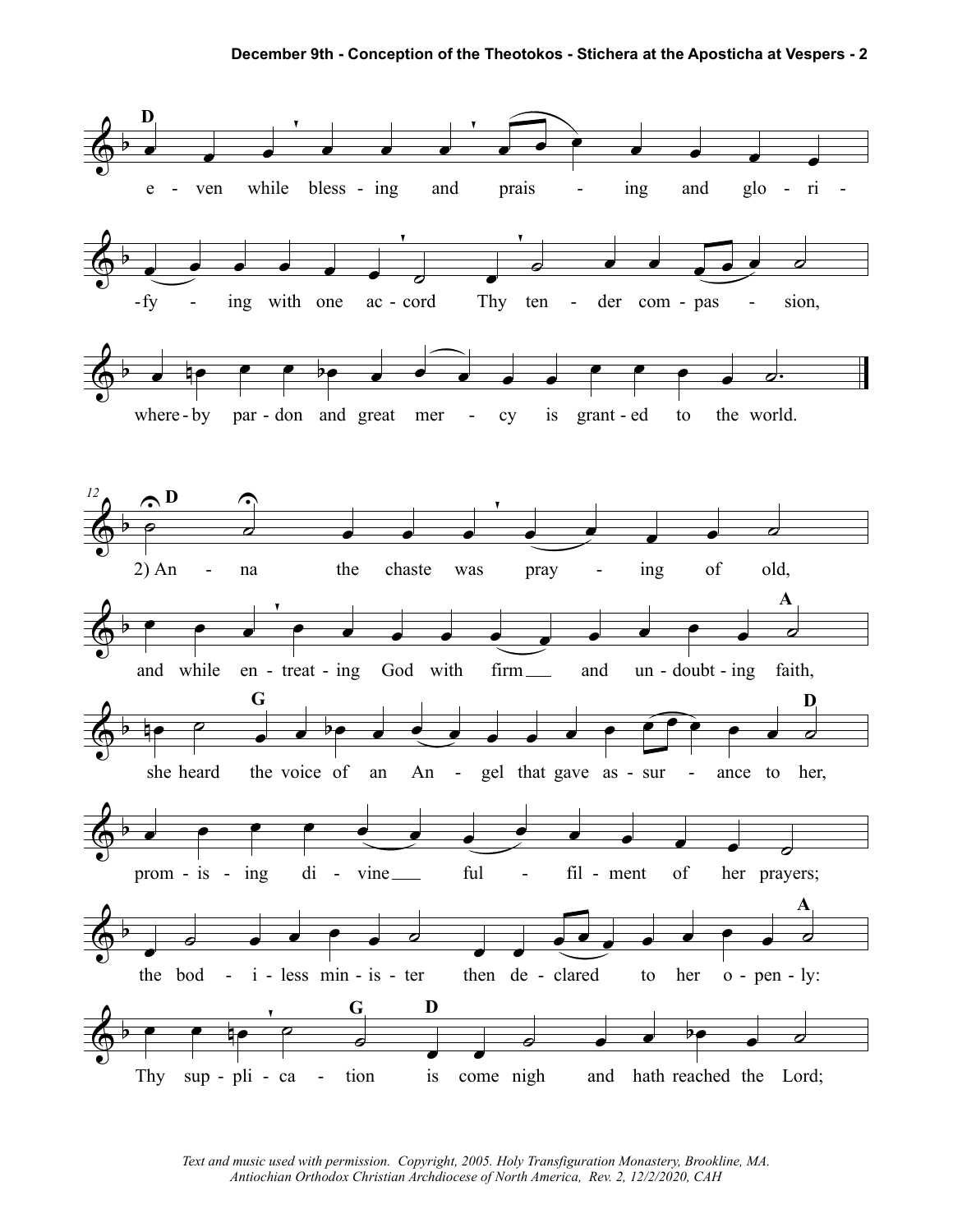

*Text and music used with permission. Copyright, 2005. Holy Transfiguration Monastery, Brookline, MA. Antiochian Orthodox Christian Archdiocese of North America, Rev. 2, 12/2/2020, CAH*